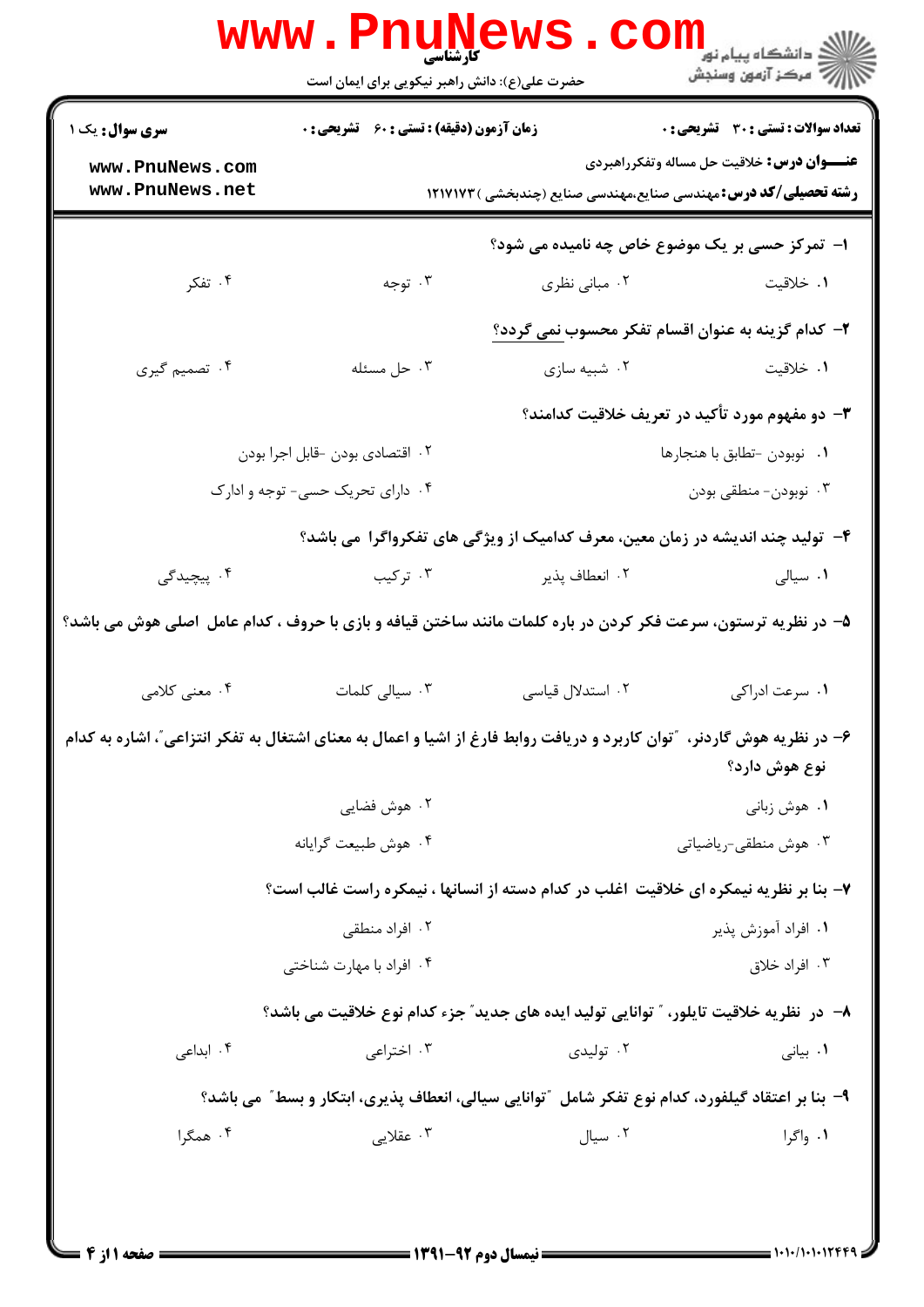|                                                                                                                        | <b>WWW . PNUN</b><br>کارشناسی<br>حضرت علی(ع): دانش راهبر نیکویی برای ایمان است |                                                                                               | ند دانشگاه پيام نور<br>پر دانشگاه پيام نور<br>پر                 |  |
|------------------------------------------------------------------------------------------------------------------------|--------------------------------------------------------------------------------|-----------------------------------------------------------------------------------------------|------------------------------------------------------------------|--|
| <b>سری سوال : ۱ یک</b>                                                                                                 | زمان آزمون (دقیقه) : تستی : 60 ٪ تشریحی : 0                                    |                                                                                               | <b>تعداد سوالات : تستی : 30 ٪ تشریحی : 0</b>                     |  |
| www.PnuNews.com                                                                                                        |                                                                                |                                                                                               | <b>عنـــوان درس:</b> خلاقیت حل مساله وتفکرراهبردی                |  |
| www.PnuNews.net                                                                                                        |                                                                                | <b>رشته تحصیلی/کد درس:</b> مهندسی صنایع،مهندسی صنایع (چندبخشی ) ۱۲۱۷۱۷۳                       |                                                                  |  |
| ∙ا− در دیدگاه استرنبرگ مبدع مدل دیدگاه شناختی ، ساختارهوش انسان مطابق کدام گزینه می باشد؟                              |                                                                                |                                                                                               |                                                                  |  |
|                                                                                                                        | ۲. مفهومی ، عملکردی و آموزشی                                                   |                                                                                               | ۰۱ اجرایی ، عملکردی و مفهومی                                     |  |
|                                                                                                                        | ۰۴ عملکردی ، مفهومی و تحلیلی                                                   |                                                                                               | ۰۳ اجرایی ، عملکردی و فراگیر - دانش                              |  |
|                                                                                                                        |                                                                                |                                                                                               | 11- مهم ترین مولفه های شناختی خلاقیت کدامند؟                     |  |
|                                                                                                                        |                                                                                | ۰۱ هوش ، سیالی ،انعطاف پذیری ، ابتکار ، بسط ، ترکیب و تخیل                                    |                                                                  |  |
|                                                                                                                        |                                                                                |                                                                                               | ۰۲ هوش ، سیالی ،استقلال ، ابتکار ، بسط ،ابداعی و تخیل            |  |
|                                                                                                                        |                                                                                | ۰۳ هوش ، سیالی ،انعطاف پذیری ،فطری ، بسط ، ترکیب و استخراج                                    |                                                                  |  |
|                                                                                                                        |                                                                                |                                                                                               | ۰۴ هوش ، سیالی ،انتزاعی ، ابتکار ، بسط ، ترکیب و تخیل            |  |
|                                                                                                                        |                                                                                |                                                                                               | <b>۱۲</b> - انگیزه درونی با کدام یک از موارد زیر به وجود می آید؟ |  |
| ۰۴ علاقمندی خود                                                                                                        | ۰۳ انتظار دیگران                                                               | ۰۲ اجبار                                                                                      | ۰۱ پول و هديه                                                    |  |
|                                                                                                                        |                                                                                | ۱۳– کدام گزینه بعنوان مولفه های شخصیتی خلاقیت محسوب نمی گردد؟                                 |                                                                  |  |
| ۰۴ استقبال از ابهام                                                                                                    | ۰۳ پذيرش تجربه                                                                 | ۰۲ اعتماد به نفس                                                                              | ۰۱ انگیزه                                                        |  |
|                                                                                                                        |                                                                                | ۱۴– کدام گزینه ازمونهای مطرح در آزمون خلاقیت ژان - لوئی سیله تنها بر اساس بینایی بنا شده است؟ |                                                                  |  |
| ۰۴ سیالی کلامی                                                                                                         | ۰۳ تفسیر تفاسیر                                                                | ۰۲ تکمیل تصاویر                                                                               | <b>۱.</b> خلاقیت کلامی                                           |  |
|                                                                                                                        |                                                                                | 1۵- تکمیل تصاویر به ارزشیابی کدام جنبه از ذهن انسان می پردازد؟                                |                                                                  |  |
| ۰۴ استقلال                                                                                                             | ۰۳ انعطاف پذیری                                                                | ۰۲ شبیه سازی                                                                                  | ۰۱ سیالی                                                         |  |
| ۱۶– سئوالات ″ پرسشنامه نگرش نسبت به خلاقیت GAS ″ متضمن اندازه گیری کدام ابعاد در ارتباط با پیشرفت خلاقیت نمی<br>باشد ؟ |                                                                                |                                                                                               |                                                                  |  |
| ۰۴ آزادی در بین افکار                                                                                                  | ۰۳ جهت گیری فرهنگی                                                             | ٠٢ احساس خيال پردازى                                                                          | ٠١ اطمينان از عقايد                                              |  |
| ۱۷– دسته بندی مسائل از این بعد که راه حل قاطع و روشن دارند و راه حل آن هم در دسترس است یا نه، مطابق کدام گزینه می      |                                                                                |                                                                                               | باشد؟                                                            |  |
|                                                                                                                        | ۰۲ مسائل خوب تعریف شده و بد تعریف شده                                          |                                                                                               | ۰۱ مسائل پیچیده و ساده                                           |  |
| ۰۳ مسائل عمومی و شخصی<br>۰۴ مسائل تاثیر گذار و مهم و مسائل کم تاثیر بر اهداف                                           |                                                                                |                                                                                               |                                                                  |  |
| ۱۸– به آندسته از نظریه ها که به لحاظ زمانی مربوط به گذشته بوده ولی در عین حال مورد قبول باشد، چه می گویند؟             |                                                                                |                                                                                               |                                                                  |  |
| ۰۴ مستمر                                                                                                               | ۰۳ کلاسیک                                                                      | ۰۲ زنریک                                                                                      | ۰۱ ثراندیک                                                       |  |
|                                                                                                                        |                                                                                |                                                                                               |                                                                  |  |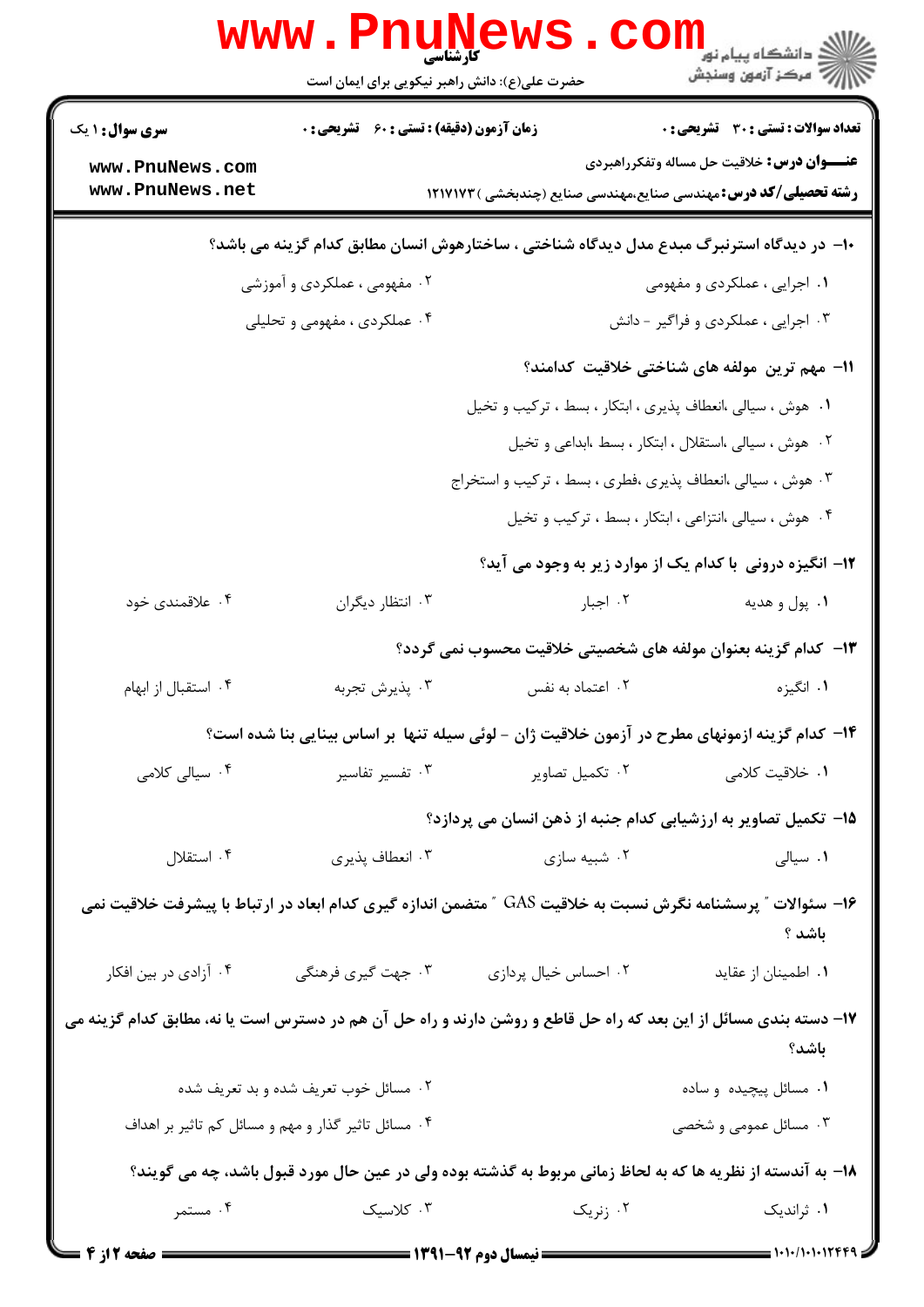| <b>WWW</b>                                                                                                                                         | کا, شناسی<br>حضرت علی(ع): دانش راهبر نیکویی برای ایمان است                                                        |                                                                        | ڪ دانشڪاه پيا <sub>م</sub> نور<br>ا∛ مرکز آزمون وسنجش  |  |
|----------------------------------------------------------------------------------------------------------------------------------------------------|-------------------------------------------------------------------------------------------------------------------|------------------------------------------------------------------------|--------------------------------------------------------|--|
| <b>سری سوال : ۱ یک</b>                                                                                                                             | زمان آزمون (دقیقه) : تستی : 60 ٪ تشریحی : 0                                                                       |                                                                        | <b>تعداد سوالات : تستی : 30 ٪ تشریحی : 0</b>           |  |
| www.PnuNews.com<br>www.PnuNews.net                                                                                                                 |                                                                                                                   | <b>رشته تحصیلی/کد درس:</b> مهندسی صنایع،مهندسی صنایع (چندبخشی )۱۲۱۷۱۷۳ | <b>عنـــوان درس:</b> خلاقیت حل مساله وتفکرراهبردی      |  |
| ۱۹– در نظریه دیویی دو مرحله ابتدایی که حل کنندگان موفق مسائل از آن تبعیت می کنند، کدام است؟                                                        |                                                                                                                   |                                                                        |                                                        |  |
|                                                                                                                                                    | ۰۲ ارائه مسئله و تعریف مسئله                                                                                      |                                                                        | ۰۱ طراحی مسئله و بررسی راهکارها                        |  |
|                                                                                                                                                    | ۰۴ شناخت مسئله و شناخت ابعاد تاثير گذار                                                                           |                                                                        | ۰۳ شناخت مسئله و بررسی راهکارهای موجود                 |  |
| +۲- به نظر کلهر یکی از موسسین مکتب گشتالت، آنچه که به هنگام مواجه با یک مسئله صورت می گردد و سبب می شود تا<br>فرد به دنبال حل آن مسئله باشد، چیست؟ |                                                                                                                   |                                                                        |                                                        |  |
|                                                                                                                                                    | ۰۲ کنجکاوی                                                                                                        |                                                                        | ۰۱ عدم تعادل شناختی                                    |  |
|                                                                                                                                                    | ۰۴ عدم توانایی تصمیم گیری                                                                                         |                                                                        | ۰۳ ریسک                                                |  |
|                                                                                                                                                    | <b>۳۱</b> – در کدامیک از مراحل فرایند حل مسئله از مکتب گشتالت، حل کننده مسئله سعی درآزمایش راه حل های ممکن در ذهن |                                                                        | خود را دارد؟                                           |  |
|                                                                                                                                                    | ۰۲ دوره نهفتگی                                                                                                    |                                                                        | ٠١ تشخيص مسئله                                         |  |
|                                                                                                                                                    | ۰۴ تعمیم راه حل های مبتنی بر بینش                                                                                 |                                                                        | ۰۳ بینش                                                |  |
|                                                                                                                                                    |                                                                                                                   | ۲۲- درکی که فرد از یک مسئله خاص دارد، چه نام دارد؟                     |                                                        |  |
| ۰۴ تشخيص اقدامات                                                                                                                                   | ۰۳ بازنمایی مسئله                                                                                                 | ۰۲ تشخیص مسئله                                                         | ٠١ فضاى مسئله                                          |  |
|                                                                                                                                                    |                                                                                                                   | ۲۳- محصولی که حل کننده مسئله در جستجوی آن است، چه نام دارد؟            |                                                        |  |
|                                                                                                                                                    | ۰۲ وضعیت تشخیص                                                                                                    |                                                                        | ٠١. وضعيت مطلوب                                        |  |
|                                                                                                                                                    | ۰۴ وضعيت اقدام                                                                                                    |                                                                        | ۰۳ وضعيت نخستين                                        |  |
|                                                                                                                                                    |                                                                                                                   |                                                                        | <b>۲۴</b> - ابعاد فضای مسئله مطابق کدام گزینه می باشد؟ |  |
|                                                                                                                                                    |                                                                                                                   | ٠١. بيان مسئله، حالت هدف وتعيين مسيرهاي موجود بين بيان و هدف           |                                                        |  |
|                                                                                                                                                    |                                                                                                                   | ٠٢ وضعيت نخستين، وضعيت مطلوب و درك مجدوديت ها                          |                                                        |  |
|                                                                                                                                                    |                                                                                                                   | ٠٣ شناخت مسئله، بيان موضوعات پيش رو، تعريف اقدامات بالقوه              |                                                        |  |
|                                                                                                                                                    |                                                                                                                   |                                                                        | ۰۴ تعریف چرایی های کجا، چگونه، چه کسی                  |  |
|                                                                                                                                                    | ۲۵- روش حل مسئله گرم و سرد جزء کدامیک از روش های اکتشافی حل مسئله می باشد؟                                        |                                                                        |                                                        |  |
| ۰۴ روش تطبيقي                                                                                                                                      | ۰۳ روش اکتشافی                                                                                                    | ۰۲ روش تحلیلی                                                          | ۰۱ پژوهش تقریبی                                        |  |
| 5 صفحه 13 4                                                                                                                                        |                                                                                                                   |                                                                        |                                                        |  |